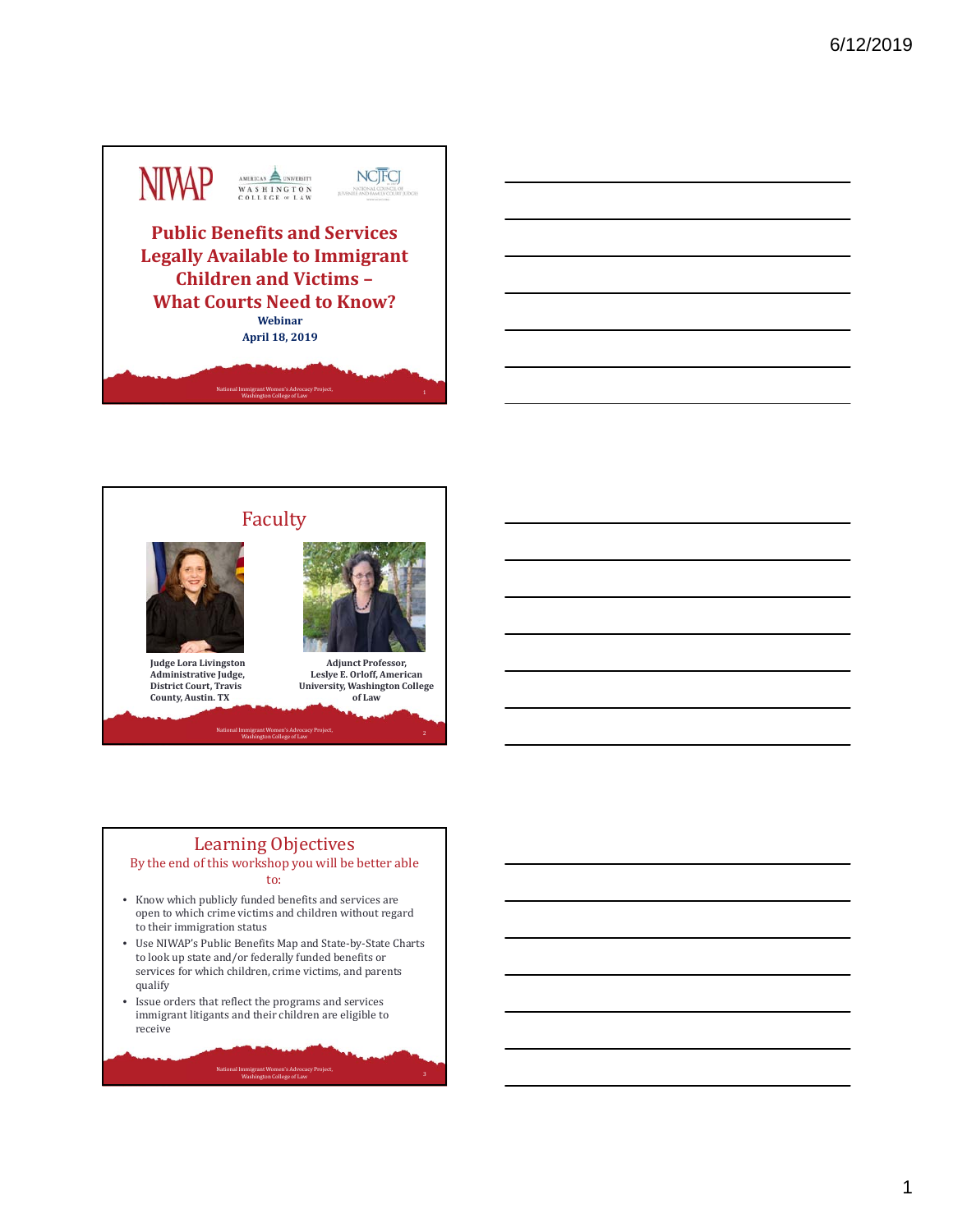







2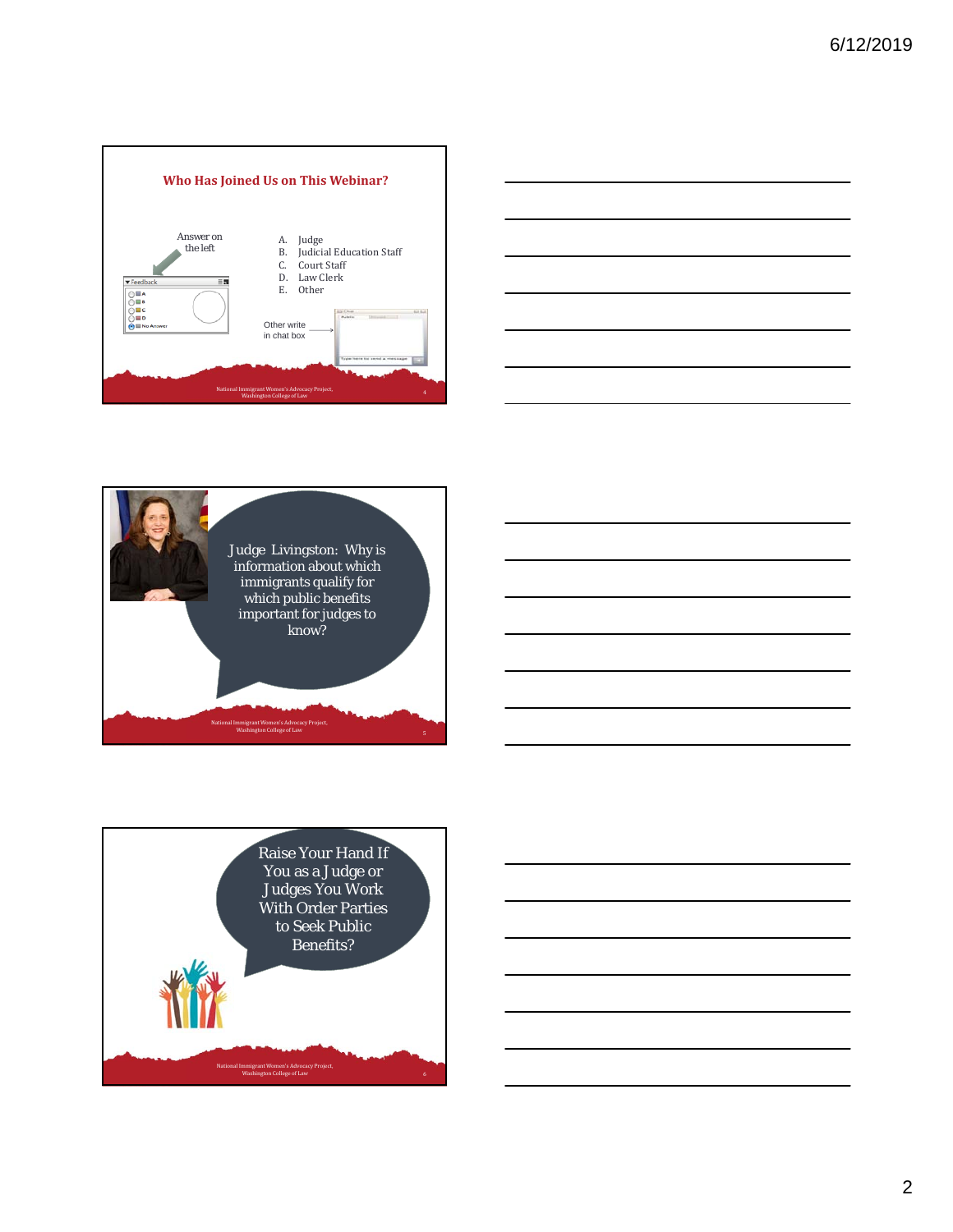







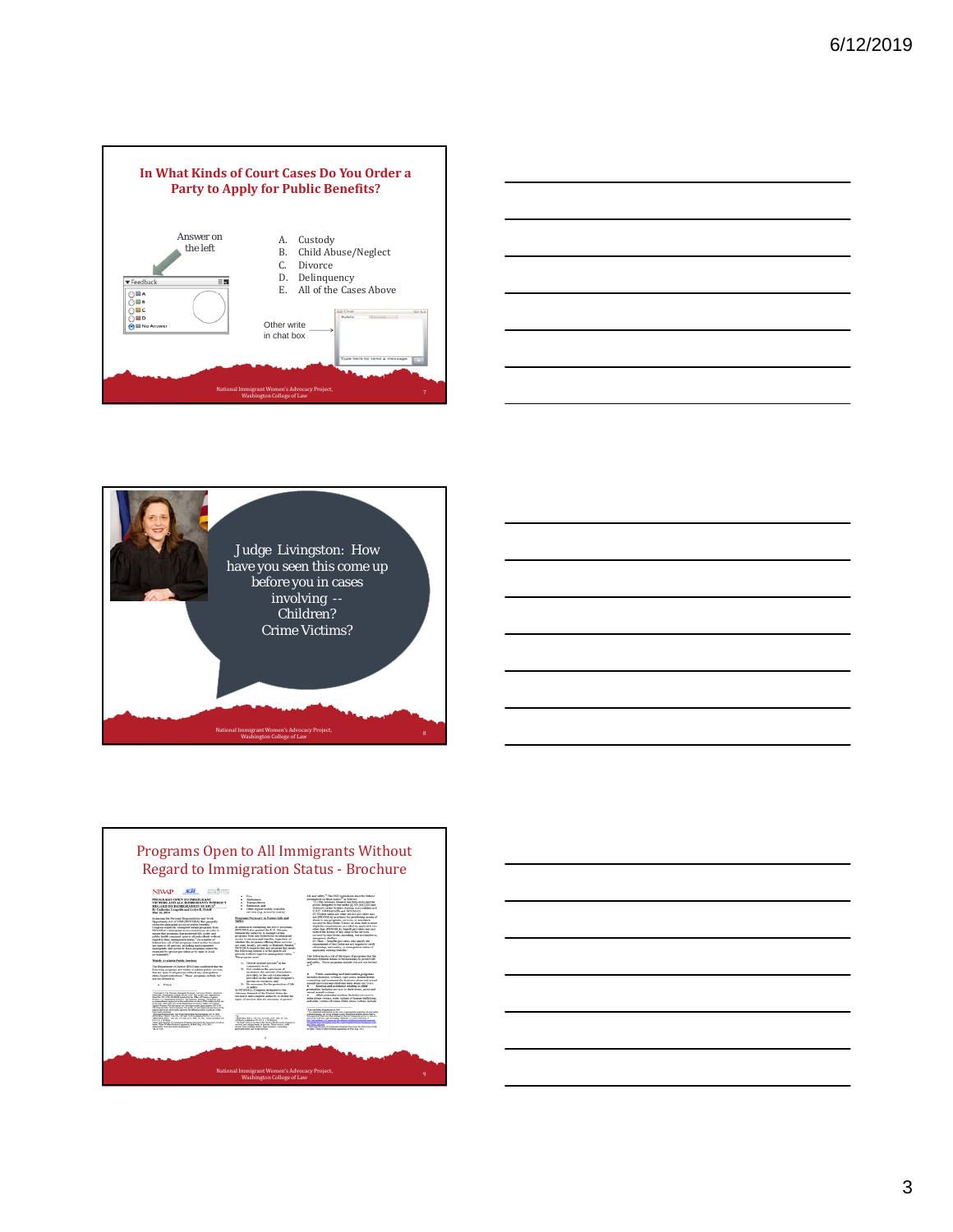



Both documented and undocumented immigrant survivors can access:

- Language Access<br>• Crime Victim Assi
- Crime Victim Assistance
- **Shelter**
- Transitional Housing
- Obtain Public Benefits for Their Children
- Medical Care Health care from

• Receive Emergency

National Immigrant Women's Advocacy Project,<br>
Washington College of Law<br>
11

community and migrant health centers

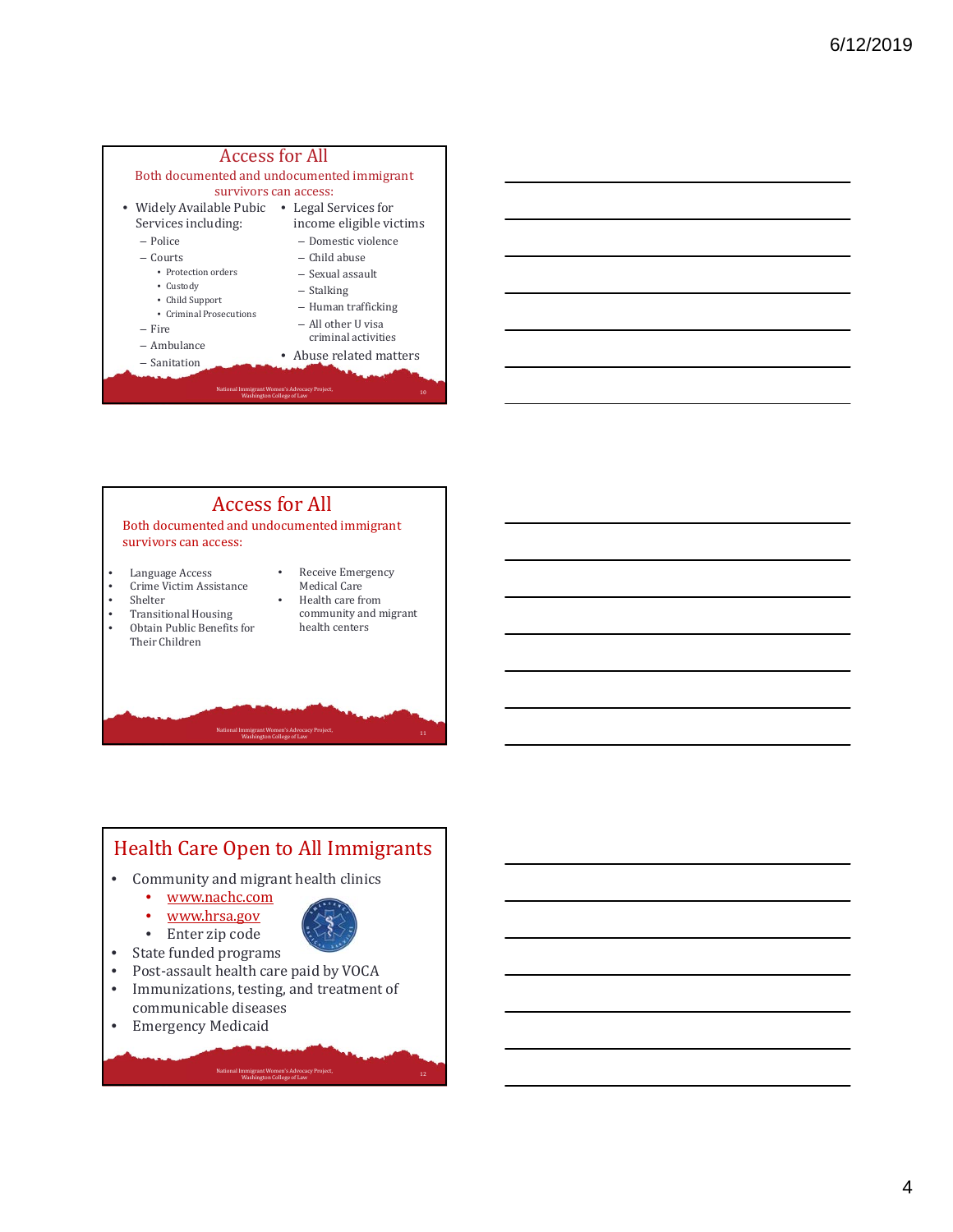## Federally Qualified Health Centers

- Primary care
- Diagnostic, laboratory and radiological services
- Prenatal care
- Post-assault health care • Cancer and other disease
- screening • Child wellness services
- Emergency medical and dental services
- Immunizations • Blood test screening
- Eye, ear and dental
- screenings for children • Family planning services
- Preventative dental
- services • Pharmaceutical services

National Immigrant Women's Advocacy Project, and the control of the collection of the collection of the college of Law 13 and the collection of the collection of the collection of the collection of the collection of the co

- $\bullet$  Mental health treatment
- Substance abuse services

## Resources: Healthcare for Immigrant Victims • State by state charts - Post assault health care – Emergency Medicare – Forensic Exams

– Prenatal Care

## **Attorney General's** List of Required Services

National Immigrant Women's Advocacy Project,<br>Washington College of Law

Former Attorney<br>General Janet Reno

- 
- In-kind services • Provided at the community

National Immigrant Women's Advocacy Project,<br>
Washington College of Law 14

- level • Not based on the individuals
- income or resources
- Necessary to protect life and safety

15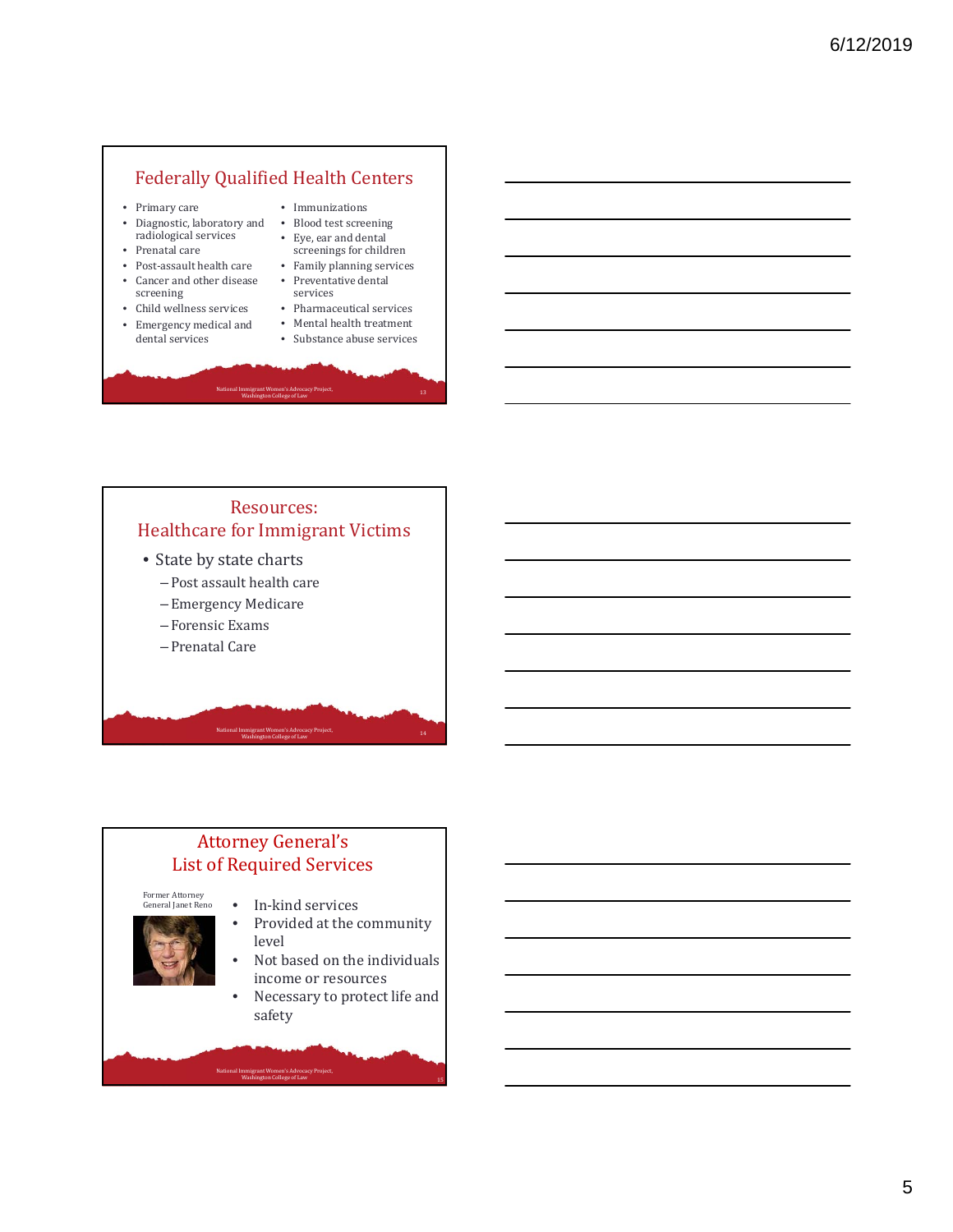## Benefits Available to All Immigrants

- Crisis counseling and intervention
- Child and adult protection services
- Violence and abuse prevention
- Victim assistance
- Treatment of mental illness or substance abuse
- $\ensuremath{\mathsf{Help}}\xspace$  during adverse weather conditions
- Soup kitchens
- Community food banks
- Short-term shelter or housing assistance for the homeless, victims of domestic violence, or for runaway, abused, or abandoned children
- Nutrition programs for those requiring special assistance
	- National Immigrant Women's Advocacy Project, and the control of the control of the control of the control of t<br>Mashington College of Law



#### **When children qualify and their parents do not:**

- If a child qualifies for benefits as a citizen or qualified immigrant the benefits granting agency may only ask questions about the child's eligibility
- No questions may be asked about the immigration status or social security number of the child's parent
	- $\bullet\,$  if the parent is not applying for additional benefits for themselves

18 National Immigrant Women's Advocacy Project, and the control of the collection of the college of Law and the college of Law and the college of Law and the college of Law and the college of Law and the college of Law and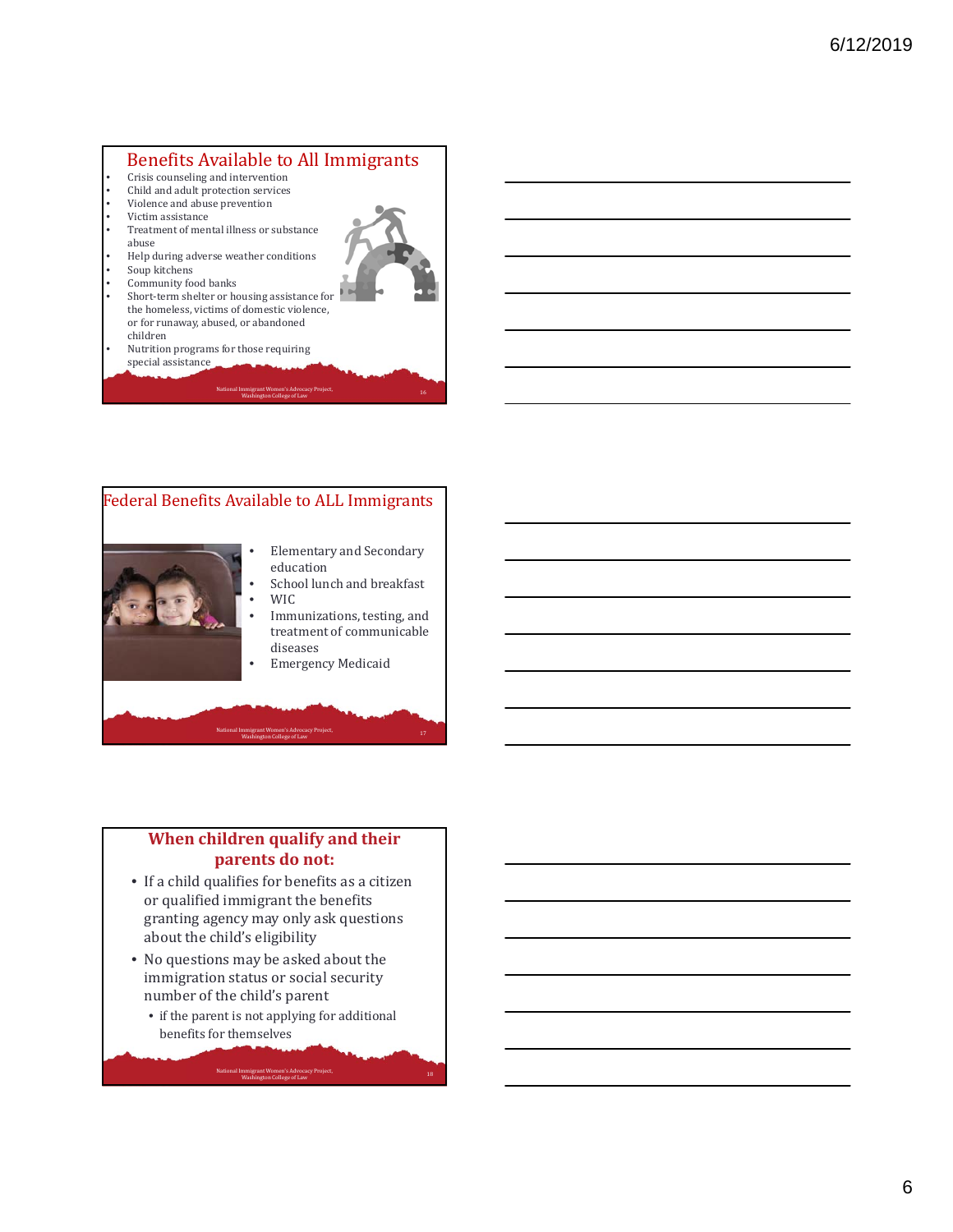



**Legal Rights to Access Federal and State Funded Benefits – Immigrant Children and Immigrant Crime Victims**



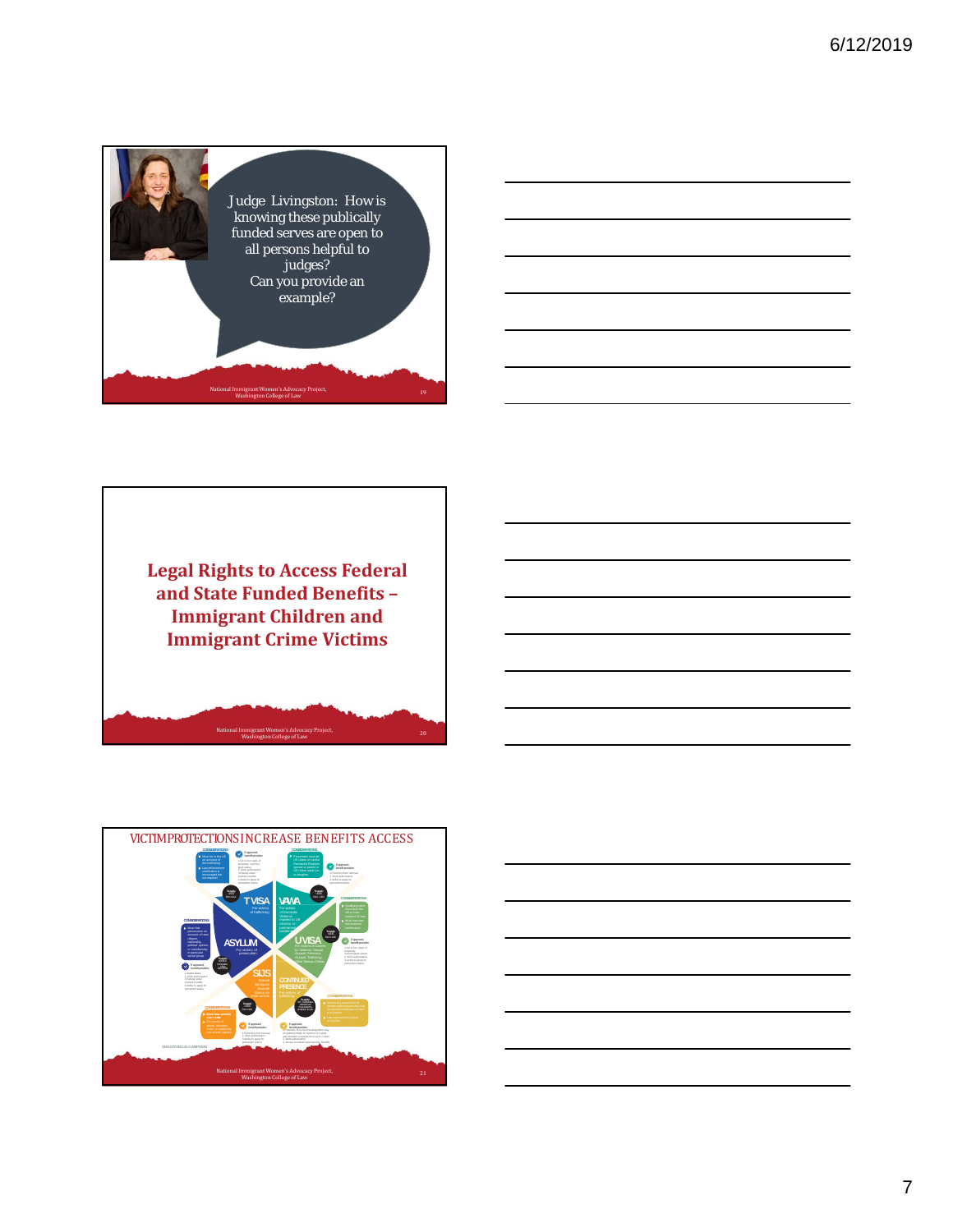## Qualified Immigrant Children and Crime Victims - Examples

• Qualified Immigrants • Not Qualified Immigrants – Lawful permanent 

residents 

- Asylum applicants
- DACA recipients
- $\bullet~$  Includes U visas and SIJS
- Refugees/Asylees
- VAWA self‐petitioners
- Trafficking victim with • Continued presence or
	- Bona fide determination in T visa case
- U visa applicants &
- recipients – Work/Student visa
- holders

analysis when the college of Law 22<br>Washington College of Law

– Undocumented 

## Becoming a Qualified Immigrant Expands Access to Federal & State Public Benefits

National Immigrant Women's Advocacy Project,

- All qualified immigrants can access some federal/state public benefits
	- Which benefits they can access depends on:
		- Immigration status
		- $\bullet\,$  When they entered the United States
		- $\bullet\,$  Whether they meet heightened program requirements for some programs
		- What benefits are offered by the state

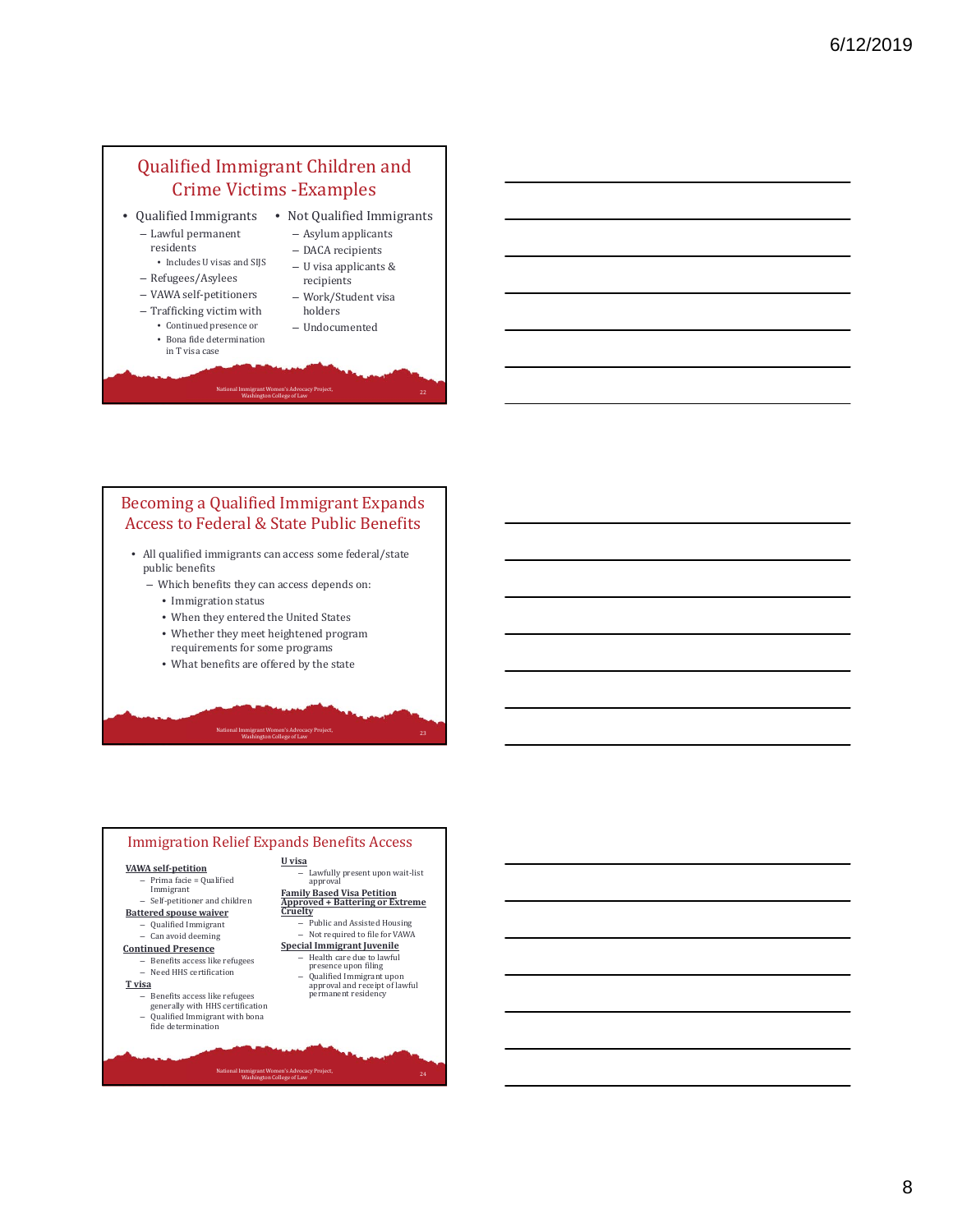#### **Immigrant Benefits Classifications** Used in State and Federal Benefits Laws

- Citizens
- "Qualified Immigrants"
	- Entering U.S. before Aug. 22, 1996
	- Entering U.S. on or after Aug. 22, 1996 subject to 5 year bar on federal means tested public benefits (e.g. TANF, Medicaid, Child Care, SSI, Food Stamps)
	- Can access federal public benefits that are not means tested<br>(e.g. public and assisted housing, FAFSA student grants/loans)
- Lawfully Present
	- Health care access is provided and states can opt to offer certain federal or state funded benefits to lawfully residing immigrants (most often prenatal and child health care)
- PRUCOL (Permanently Residing Under Color of Law)
- Undocumented Immigrants

#### Advoca<br>: of Law wington, while it stationally reflect.<br>Washington College of Law

#### **Partial List of Federal Public Benefits/Community Programs Open to All "Qualified Immigrants**"

- **Public and assisted housing**
- **Post‐secondary educational grants & loans**
- **Driver's Licenses**
- **Access to most subsidized child care** (Not TANF)
- **Adoption assistance**
- **Foster care**
- Low income and residential energy assistance programs
- Disability benefits
- Assistance to developmentally disabled
- Job opportunities for low income individuals

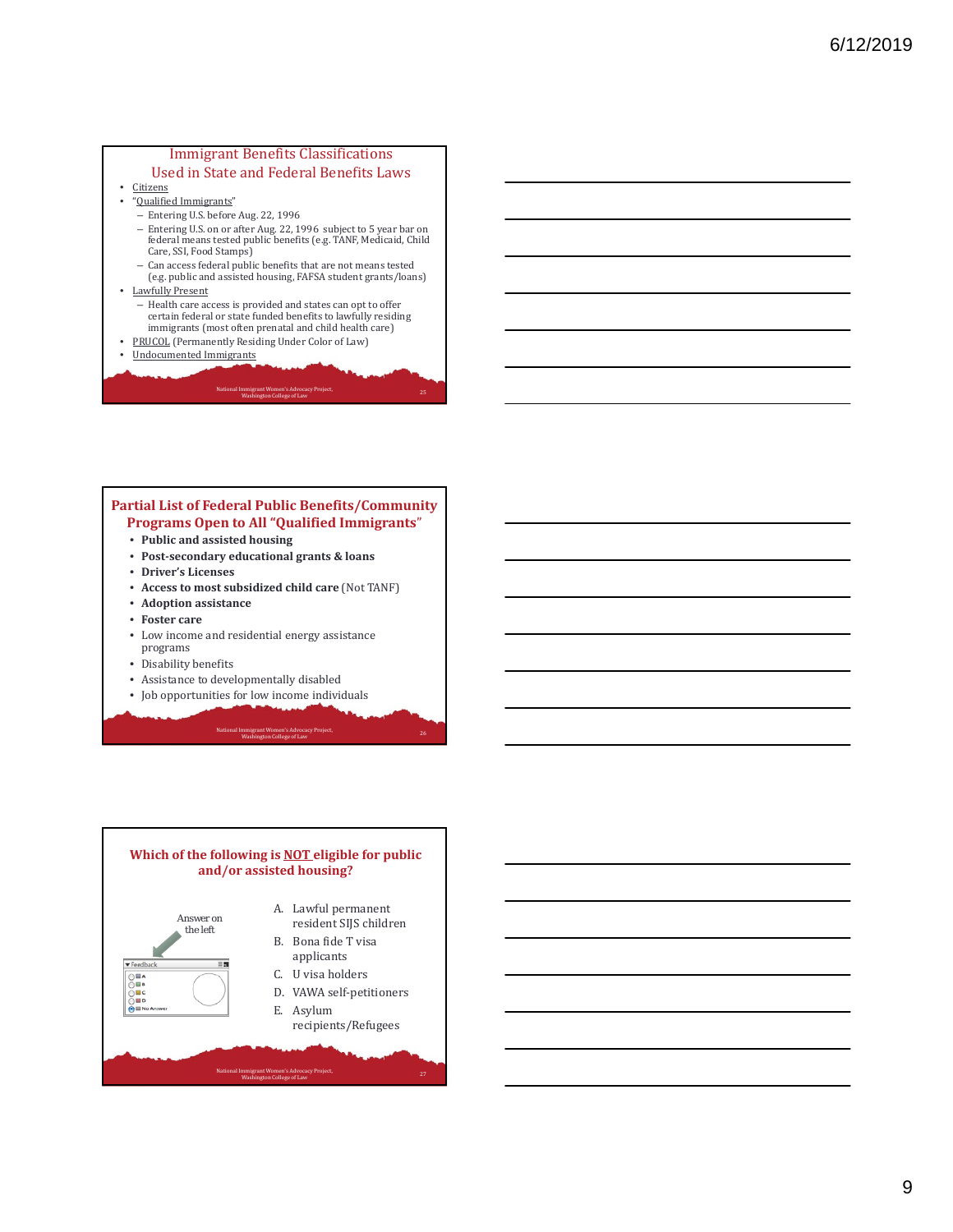#### Education

- DHS does not require universities to ask about immigration status of applicant or enrolling students
- Immigrants eligible for student federal student grants and loans (FAFSA)
	- VAWA self-petitioners and their children
	- Lawful permanent residents including SIJS/Us
	- Trafficking victims
	- Refugees/asylees
	- SIJS recipients of lawful permanent residency

National Immigrant Women's Advocacy Project, and the control of the collection of the college of Law 28 and the college of Law 28 and the collection of the collection of the collection of the collection of the collection o

## Post-Secondary State Funded Education

- In-state tuition for immigrants who are not citizens or lawful permanent residents
	- States with
		- Tuition equity  $laws/policies = 8$
		- $\bullet$  Plus scholarships = 3
		- Plus some state financial aid  $= 11$

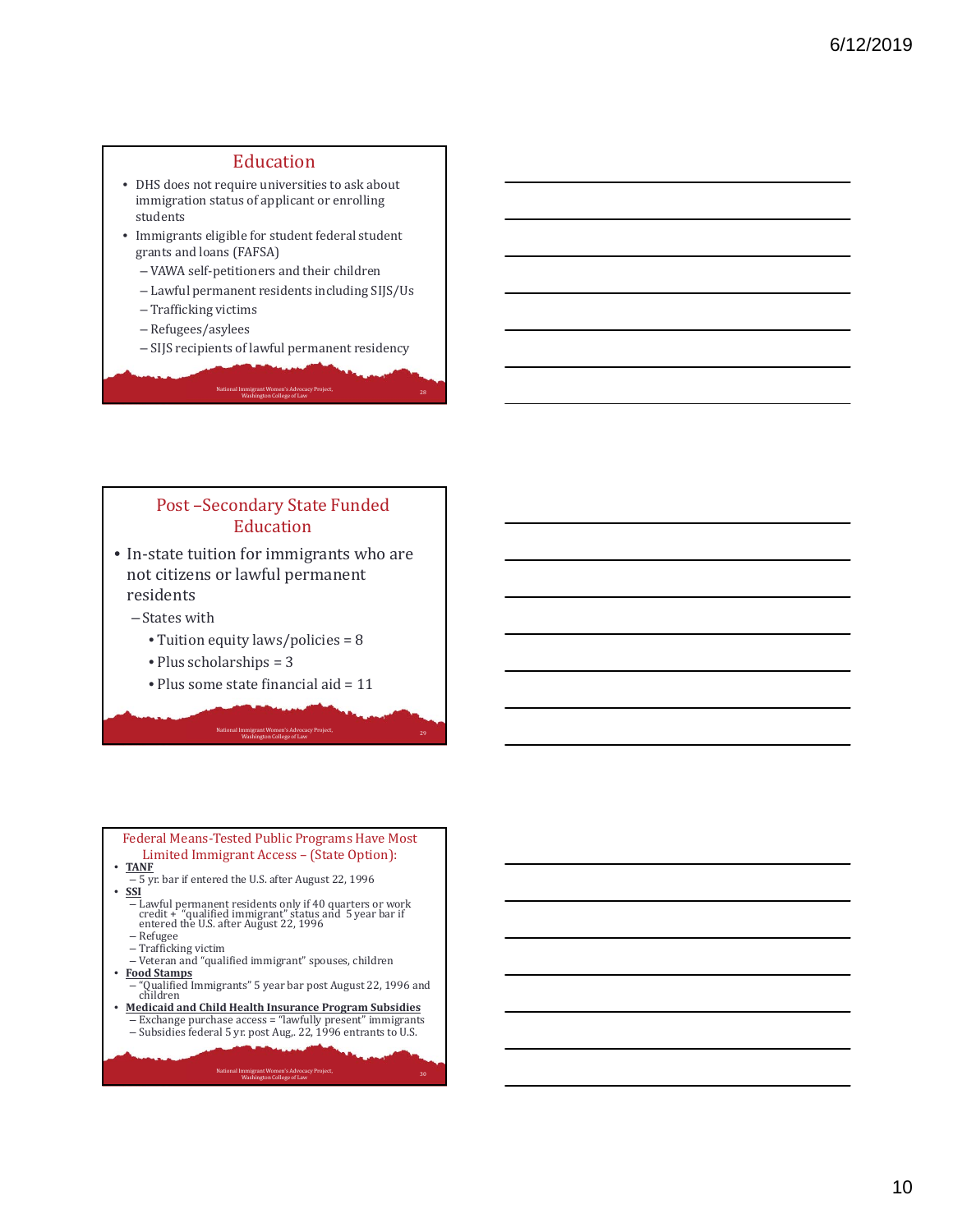## The Five Year Bar

- Immigrants entering the United States after August 22, 1996 are ineligible for TANF, TANF Child Care, Medicaid, CHIP, Food Stamps (SNAP) and SSI for the first five years of they have qualified immigrant status.
- Certain immigrants are not subject to the five year bar including:
	- Refugees,
	- Asylees
	- Amerasian immigrants
	- Cuban/Haitian entrants,
	- $-$  Immigrants granted withholding of deportation
	- Victims of severe forms of human trafficking

#### **State Option**

National Immigrant Women's Advocacy Project,

wington, while it stationally reflect.<br>Washington College of Law

- Federal benefits laws allow states to choose whether and which immigrants get which benefits in each state
- States can
	- Provide state funded benefits to specific groups of immigrants
	- $\bullet$  Varies by state, by benefit, by immigration status
	- Provide less than the standard level of federally funded benefits

National Immigrant Women's Advocacy Project,<br>
Washington College of Law 32

National Immigrant Women's Advocacy Project, and the control of the collection of the collection of the college of Law 19 and the collection of the collection of the collection of the collection of the collection of the co Judge Livingston: What state or federally funded benefits or programs are courts most likely to order that families before the court seek?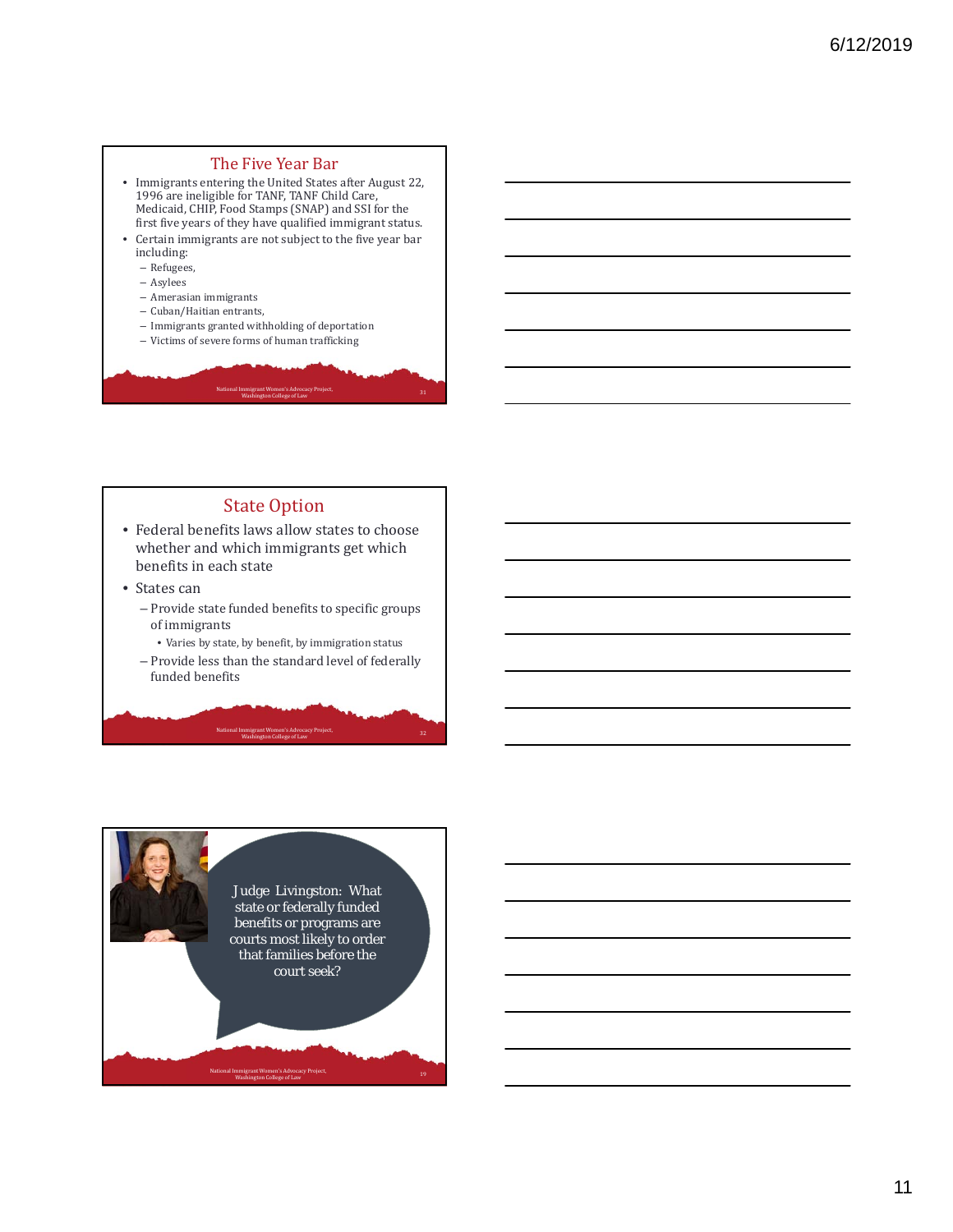## TANF and TANF Child Care - State Funded Benefits During 5 Year Bar

- T Visa Bona Fide or Continued Presence – All states
- Qualified immigrants  $= 18$  states
	- VAWA Self‐Petitioners (2‐3 months)
	- SIJS lawful permanent resident (1 year)
	- U visa lawful permanent residents (18+ years)
- U Visa Wait list approval  $(3 \text{ years}) = 8 \text{ states}$
- SIJS applicants  $= 7$  states
- U visa applicants  $= 5$  states

#### Child Care: Immigrant Restrictions Depend on Funding source CCDF vs. TANF

National Immigrant Women's Advocacy Project, and the control of the collection of the collection of the college of Law 34 and the collection of the collection of the collection of the collection of the collection of the co

#### **Child Care Development Fund**

- $-$  Only the citizenship/immigration status of the child considered
- Qualified immigrants, trafficking victims and their children
- CCDF child care open to all without immigration restrictions if
	- Subject to public educational or Head Start standards, or

• Eligibility determined by a non-profit organization

– State agencies *cannot require* an SSN from persons seeking CCDF-funded child care and cannot deny the benefit to families that do not provide an SSN (even if<br>TANF funds included in CCDF)

#### National Immigrant Women's Advocacy Project,<br>
Washington College of Law 35

#### Immigrants and Health Care

- Naturalized citizens same as U.S. Born Citizens
- Legal Immigrants
	- Subject to individual mandate and tax penalties (unless low income)
- Lawfully present immigrants (VAWA, U visa wait list, SIJS applicants, trafficking victims with HHS certification)
	- May purchase from state insurance exchanges (no wait)
	- Eligible for tax credits & cost-sharing reductions (no wait)
	- Eligible for state's temporary high risk pools and basic health plans

- $-5$  year bar to Medicaid for qualified immigrants
- State option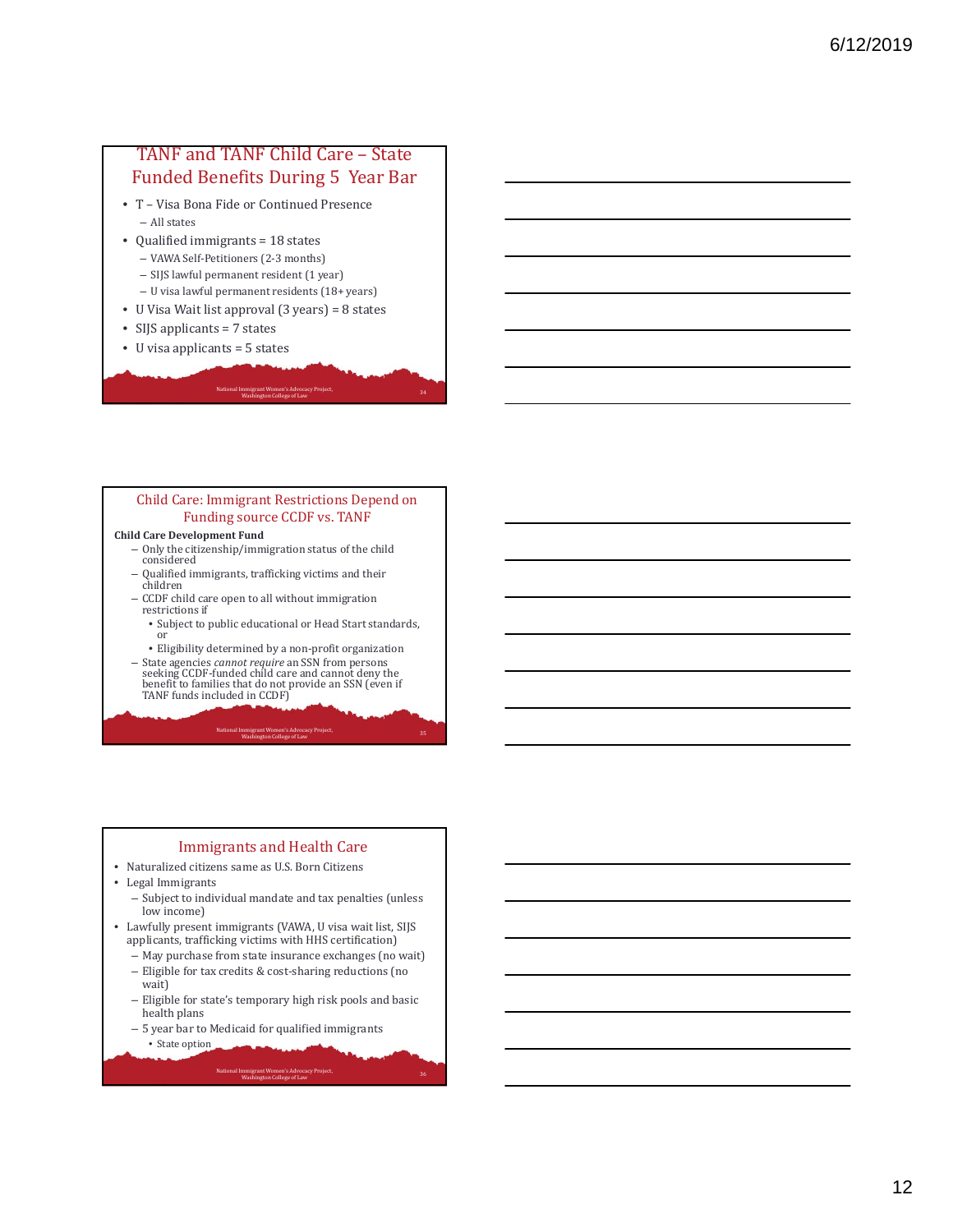#### Health Care Subsidies - State Funded Benefits For Immigrants Including During the 5 Year Bar

- T Visa Bona Fide or Continued Presence – All states
- Qualified immigrants = 30 states
	- VAWA Self-Petitioners (2-3 months)
	- SIJS lawful permanent resident (1-3 years)
	- U visa lawful permanent residents (18+ years)
- U Visa Wait list approval (4-6 years) = 29 states

National Immigrant Women's Advocacy Project,

and the college of Law 37<br>Washington College of Law

- SIJS applicants  $= 29$  states
- U visa applicants  $= 6$  states

## Federal SNAP (Food Stamps)

- Qualified immigrant children under 18 regardless of date of entry
	- Children included in VAWA self-petitions
	- T visa bona fide
	- SIJS children with lawful permanent residency
- Qualified immigrants who receive a disability benefit, regardless of date of entry

National Immigrant Women's Advocacy Project,<br>
Washington College of Law 38

National Immigrant Women's Advocacy Project,<br>
Washington College of Law 39

- Qualified immigrants after the 5 year bar
- Trafficking victims adults and children
	- With HHS certification
	- T bona fide and Continued Presence

# **State Funded SNAP**

- VAWA self-petitioners - CA, CT, ME, MN (50+), WA
- U visa applicants - CA, IL, ME, MN (50+), WA
- T visa applicants – All states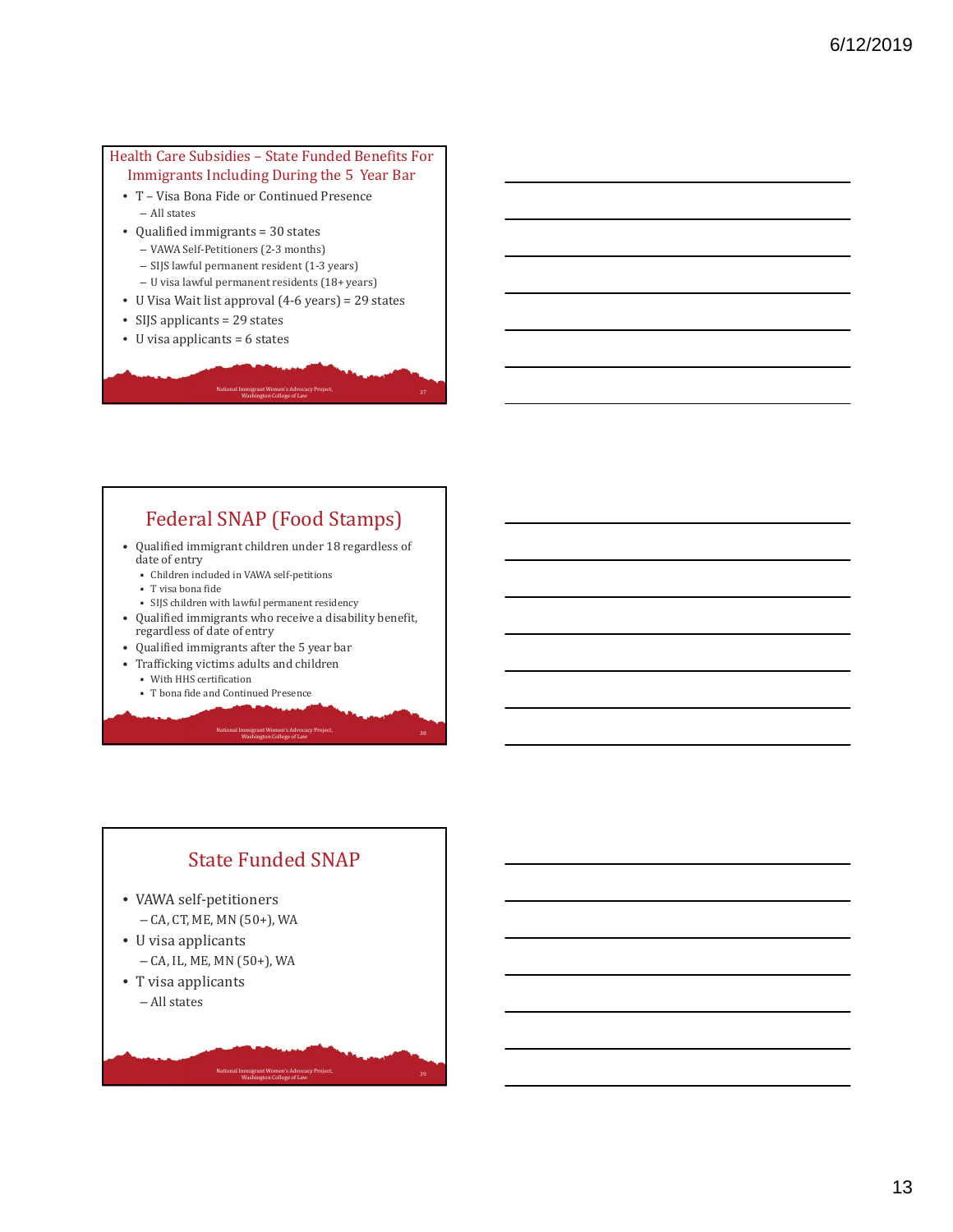#### • Federal **SSI** - Persons already receiving SSI before 8/22/96 or whose SSI apps were pending - Persons who are blind or have disabilities who were lawfully residing in the U.S. on 8/22/96 and are now "qualified" - LPRs with 40 quarters of work  $-$  LPRs who entered after  $8/22/96$  have the additional burden of being "qualified" for 5 years • State – VAWA self-petitioners = 5 states  $-$  U visa applicants  $=$  5 states  $-$  T visa bona fide  $=$  all states National Immigrant Women's Advocacy Project, and the control of the collection of the college of Law 40 and the college of Law 40 and the collection of the collection of the collection of the collection of the collection o

## Drivers' Licenses

- Upon receipt of work authorization federally recognized license or ID
	- VAWA approved cases with deferred action
	- U wait list approvals
	- T vis bona fide
	- Continued presence
	- DACA
	- SIJS when granted lawful permanent residence
- State issued drivers' licenses and IDs =

14 states

#### National Immigrant Women's Advocacy Project,<br>
Washington College of Law 41

## LIHEAP and DOE Weatherization

- LIHEAP Heating, Cooling & Crisis Assistance and Single Family LIHEAP DOE Weatherization
	- VAWA self‐petitioners
	- T Visa bona fide
	- Continued Presence
	- SJIS upon receipt of lawful permanent residence
- LIHEAP & DOE Weatherization Assistance

National Immigrant Women's Advocacy Project, and the control of the collection of the college of Law 42 and the college of Law 42 and the college of Law 42 and the college of Law 42 and the collection of the college of Law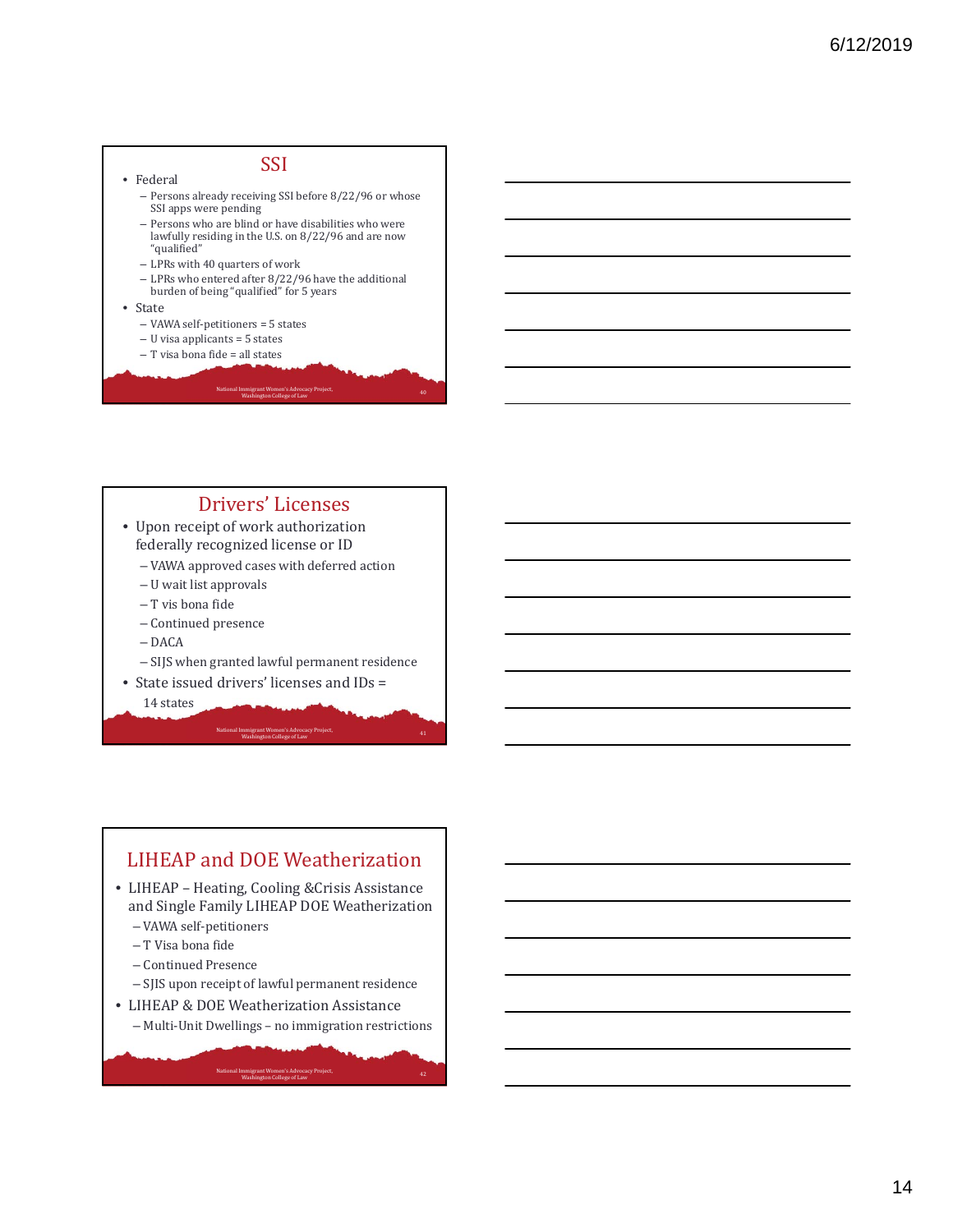#### Disaster Relief and Immigrants

- FEMA Individual Family Grant Program and Disaster Unemployment Assistance - 1 family member is a --
	- Citizen, or
	- $-$ Qualified immigrant
		- Prima facie/approved VAWAs
		- T bona fide/
		- Lawful permanent residents
		- Refugees/asylees
- Emergency Food Stamps
	- Continued presence and T bona fide
- Otherwise very limited

## NIWAP's Public Benefits Map and Public Benefits Charts • Public benefits map – http://map.niwap.org/ • Public benefits charts – http://niwaplibrary.wcl.american.edu/all‐state‐ public‐benefits‐charts/

National Immigrant Women's Advocacy Project, and the control of the collection of the college of Law 43 and the college of Law 43 and the collection of the college of Law 43 and the collection of the collection of the coll



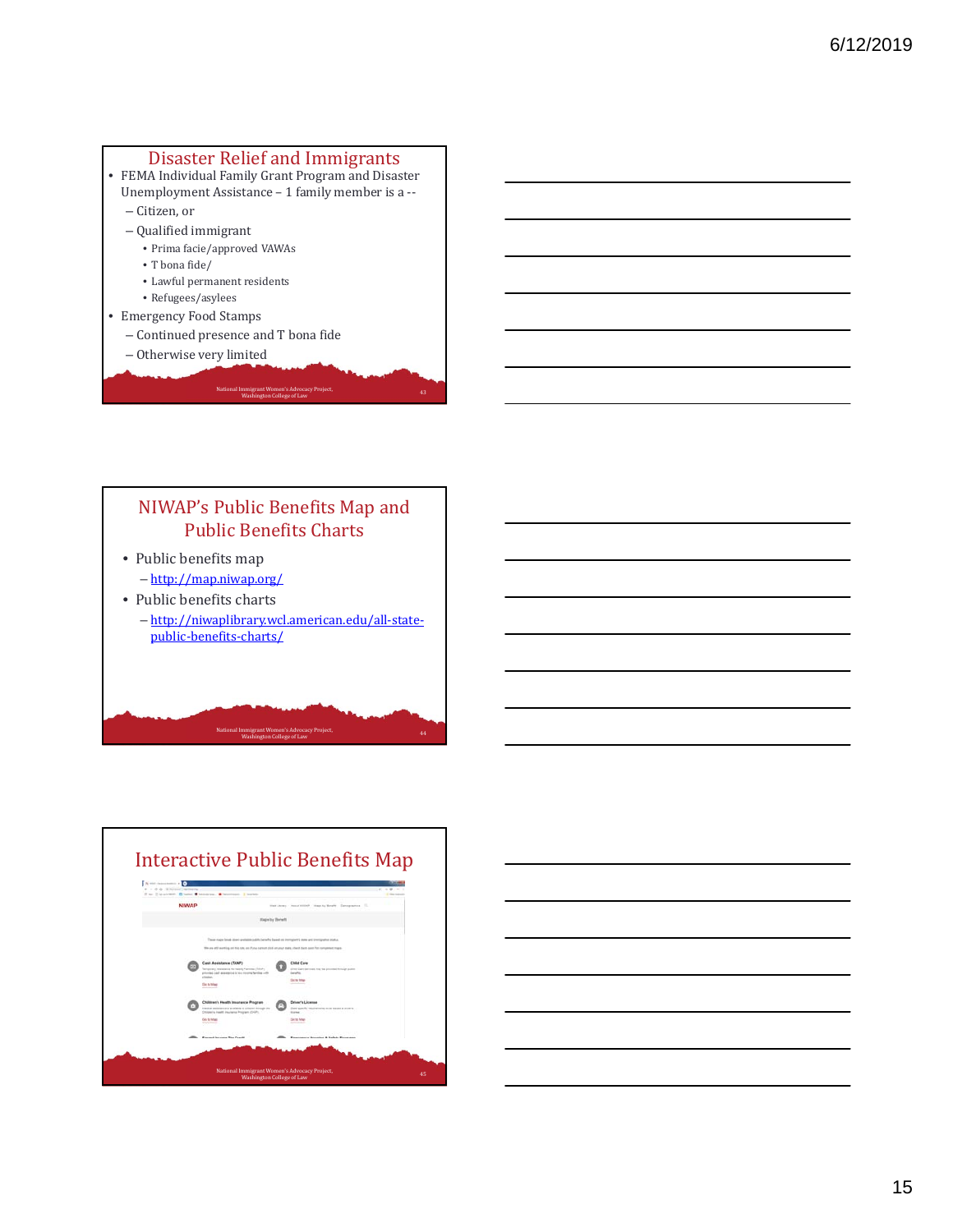## Maps by Benefit

- Cash Assistance (TANF) Child Care
- Children's Health Insurance
- Program<br>• Driver's License
- 
- Earned Income Tax Credit<br>• Emergency Housing & Safet • Emergency Housing & Safety<br>Programs
- 
- Emergency Medicaid
- 
- Federal Education Benefits FEMA Assistance FEMA Restricted Programs
- 
- Food Stamps Forensic Costs Coverage

- Income Tax Credits Legal Services Medicaid
- 
- Post-Assault Healthcare<br>• Prenatal Care
- 
- 
- 

National Immigrant Women's Advocacy Project,<br>Washington College of Law 46

- 
- Assistance WIC
- 



# • Prenatal Care<br>• Purchasing Health Insurance on<br>• State Education Benefits<br>• Supplemental Security Income<br>• Weatherization & Energy



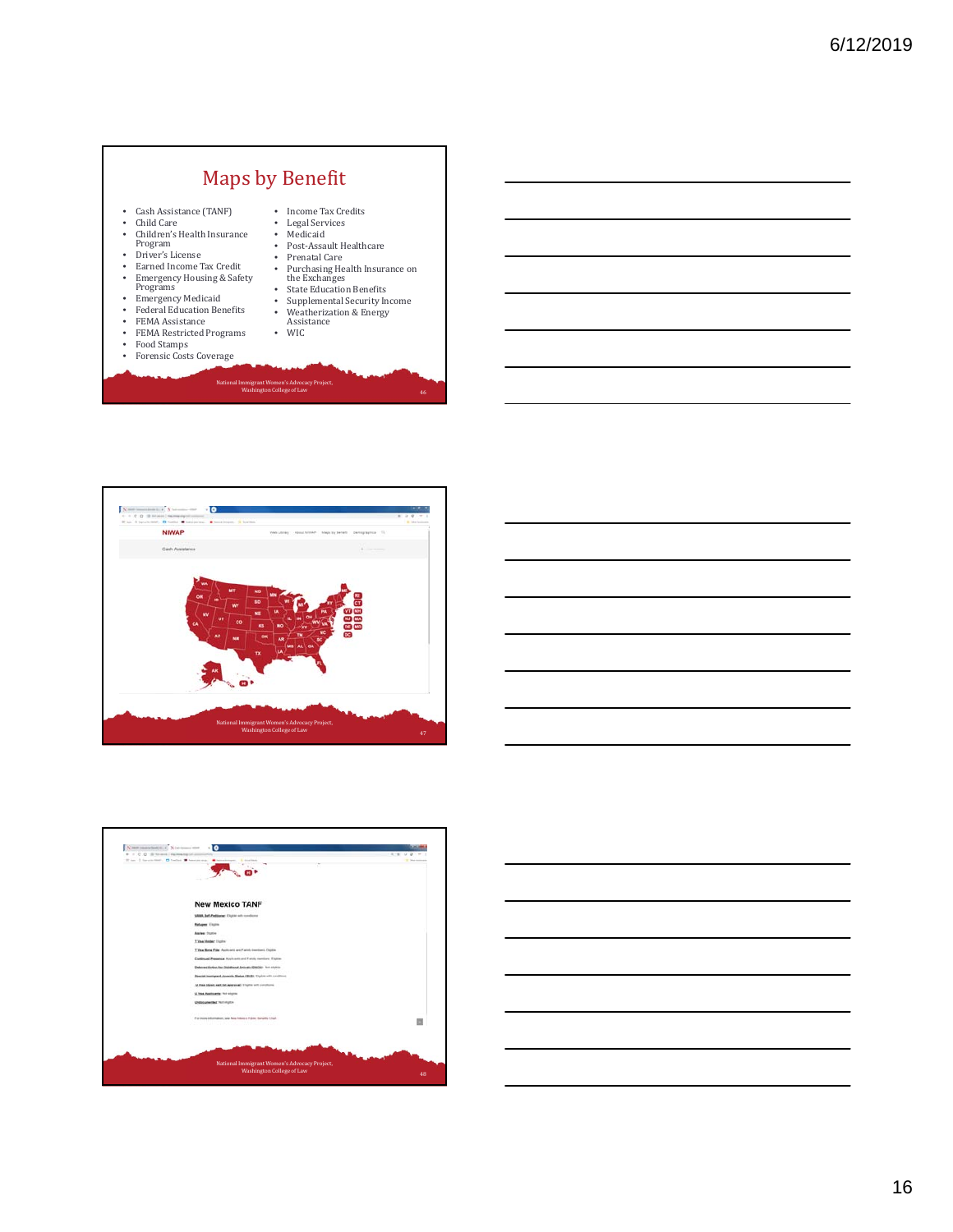





## Web Page Materials

- Public Benefits Open to Immigrant Victims
	- Bench Cards
		- Public Benefits and Immigrant Victims
		- T Visa eligibility, U Visa eligibility, VAWA eligibility
	- $\triangleright$  Benefits Open to all Immigrants -Brochure
	- $\triangleright$  State Benefits Charts
	- $\blacktriangleright$  Brochure: Immigrant crime victims and public charge
	- $\blacktriangleright$  Chart: Privacy protections for immigrants applying for public benefits

- $\blacktriangleright$  Chapter: Access to Legal Services for immigrant survivors
- $\blacktriangleright$  And more…
-